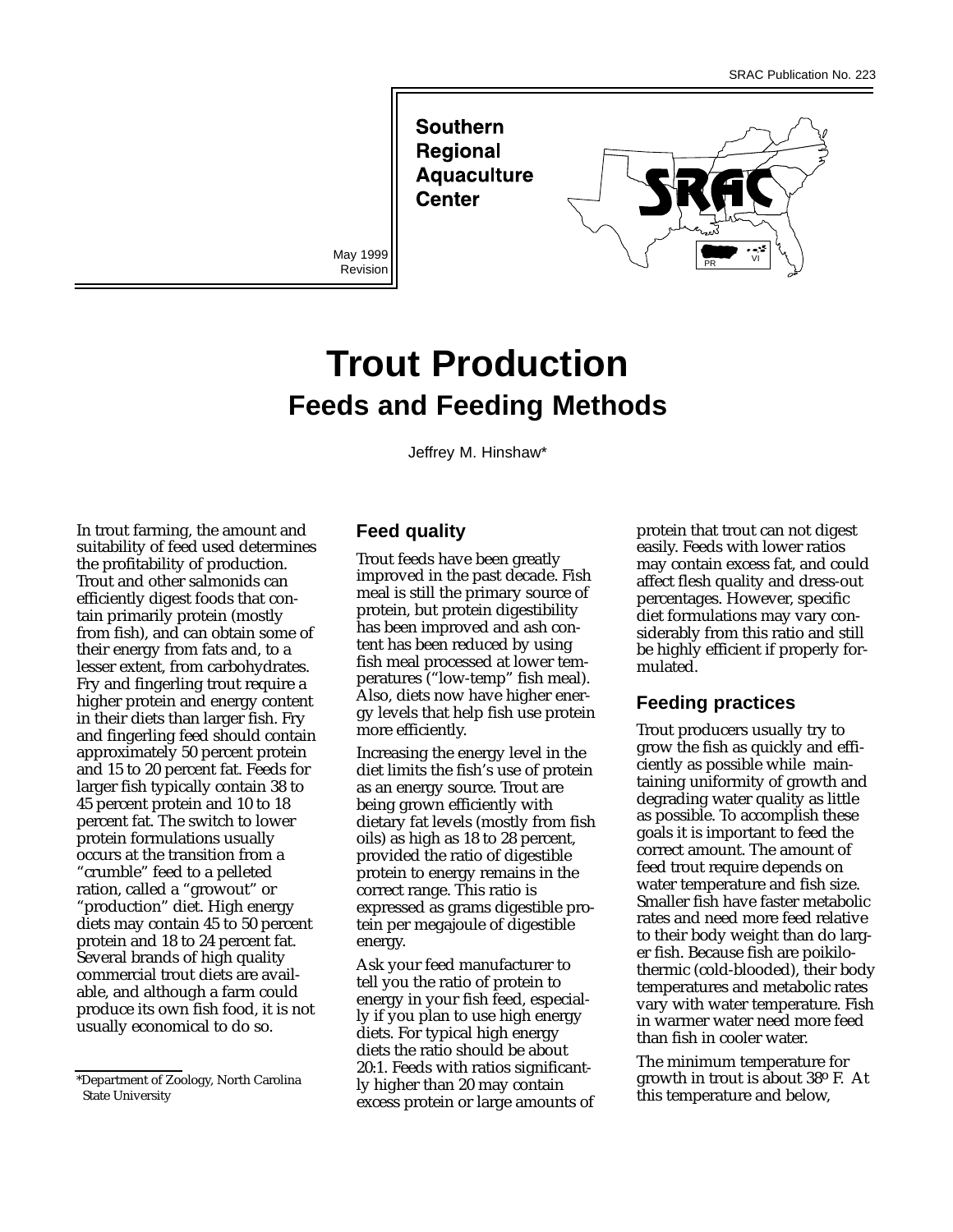**Table 1. Examples of feeding rates for rainbow trout. All values are in percent of body weight to be fed each day. A grower should obtain a feeding chart from the feed supplier that is tailored to that feed formulation.**

|              | Temperature in Degrees Fahrenheit |       |       |       |       |       |       |           |       |
|--------------|-----------------------------------|-------|-------|-------|-------|-------|-------|-----------|-------|
| Number/pound | 38-41                             | 42-45 | 46-48 | 49-51 | 52-54 | 55-57 | 58-60 | $61 - 63$ | 64-67 |
| 1500         | 4.0                               | 4.1   | 4.4   | 4.7   | 5.0   | 5.5   | 6.1   | 6.6       | 6.9   |
| 1200         | 3.6                               | 4.2   | 4.5   | 4.8   | 5.2   | 5.9   | 6.5   | 6.9       | 7.1   |
| 600          | 3.5                               | 4.0   | 4.3   | 4.7   | 5.1   | 5.8   | 6.2   | 6.5       | 6.8   |
| 300          | 3.4                               | 3.9   | 4.2   | 4.6   | 5.0   | 5.6   | 5.8   | 6.1       | 6.3   |
| 200          | 3.2                               | 3.7   | 4.1   | 4.5   | 4.8   | 5.2   | 5.4   | 5.7       | 5.8   |
| 100          | 2.9                               | 3.4   | 3.9   | 4.3   | 4.6   | 4.8   | 5.0   | 5.4       | 5.5   |
| 80           | 2.7                               | 3.1   | 3.5   | 4.0   | 4.3   | 4.5   | 4.8   | 5.0       | 5.1   |
| 60           | 2.6                               | 3.0   | 3.3   | 3.8   | 4.0   | 4.2   | 4.4   | 4.6       | 4.7   |
| 40           | 2.5                               | 2.7   | 3.0   | 3.5   | 3.6   | 3.9   | 4.1   | 4.3       | 4.4   |
| 30           | 1.8                               | 2.4   | 2.7   | 3.1   | 3.3   | 3.5   | 3.8   | 4.0       | 4.0   |
| 20           | 1.6                               | 2.0   | 2.4   | 2.7   | 3.0   | 3.1   | 3.3   | 3.7       | 3.6   |
| 15           | 1.4                               | 1.7   | 2.1   | 2.4   | 2.7   | 2.8   | 2.9   | 3.2       | 3.2   |
| 12           | 1.3                               | 1.6   | 1.9   | 2.0   | 2.4   | 2.5   | 2.6   | 2.9       | 2.8   |
| 9            | 1.2                               | 1.4   | 1.7   | 1.8   | 2.1   | 2.2   | 2.3   | 2.5       | 2.4   |
| 7            | 1.1                               | 1.2   | 1.5   | 1.6   | 2.0   | 2.1   | 2.2   | 2.3       | 2.2   |
| 6            | 1.0                               | 1.1   | 1.3   | 1.5   | 1.8   | 1.9   | 2.0   | 2.1       | 2.0   |
| 5            | 0.9                               | 1.0   | 1.2   | 1.3   | 1.6   | 1.7   | 1.9   | 2.0       | 1.8   |
| 3            | 0.7                               | 0.8   | 1.0   | 1.2   | 1.4   | 1.5   | 1.7   | 1.8       | 1.7   |
| 1            | 0.5                               | 0.7   | 0.8   | 1.0   | 1.1   | 1.2   | 1.4   | 1.5       | 1.4   |
| <1           | 0.4                               | 0.5   | 0.7   | 0.8   | 0.9   | 0.9   | 1.0   | 1.2       | 1.1   |

| feedings for rainbow trout. |             |           |  |  |  |  |
|-----------------------------|-------------|-----------|--|--|--|--|
| <b>Fish size</b>            | Feed        | Feedings/ |  |  |  |  |
| (number/pound)              | sizes       | day       |  |  |  |  |
| 2500 - 2000                 | "Starter"   | $8 - 10$  |  |  |  |  |
| $2000 - 800$                | #1 Granule  | 8         |  |  |  |  |
| 800 - 250                   | #2 Granule  | 6         |  |  |  |  |
| 250 - 100                   | #3 Granule  | 4         |  |  |  |  |
| 100 - 30                    | #4 Granule  | 3         |  |  |  |  |
| $30 - 15$                   | 3/32 Pellet | 3         |  |  |  |  |
| $15 - 9$                    | 1/8 Pellet  | $2 - 3$   |  |  |  |  |
| $9 - 3$                     | 5/32 Pellet | $1 - 2$   |  |  |  |  |
| $3 - 1$                     | 3/16 Pellet |           |  |  |  |  |
| -1                          | 3/16 Pellet |           |  |  |  |  |

appetites are suppressed, digestive systems operate very slowly, and trout require only a maintenance diet (0.5 to 1.8 percent of body weight per day, depending upon fish size). Feeding more than this wastes feed.

In warm water (above 68o F), a trout's digestive system does not use nutrients well and more of the consumed feed is only partially

digested before being eliminated. This nutrient loading of the water, coupled with the generally lower oxygen levels in warm water, can easily lead to respiratory distress. In warm water, feeding rates should be reduced enough to maintain good water quality and avoid wasting feed.

The optimum temperatures for growing trout are 55 F to 65o F. At this temperature range feeding rates should be at maximum levels (1.5 to 6.0+ percent of body weight per day).

The best way to determine the correct amount and size of feed for trout production is to use a published feeding chart, usually provided by the feed manufacturer. These charts are useful guides, but you may need to make adjustments to fit specific conditions on your farm. Under most circumstances, fish need to be fed less than they will eat. Overfeeding will cause the fish to use the feed less efficiently and will not increase growth rates significantly. To determine the appropriate amount of feed, know the number and size of the fish on your farm. At water temperatures above 55o F, make a sample count of the fish at least monthly and adjust feeding percentages accordingly. In cooler waters, a sample count every 1 to 2 months usually is adequate. Good growth records for trout on your farm will help you predict seasonal growth rates. Do not overfeed. Once feed settles to the bottom of the tank, small trout will ignore it. Excess feed reduces water quality and promotes disease. Remove any excess feed promptly.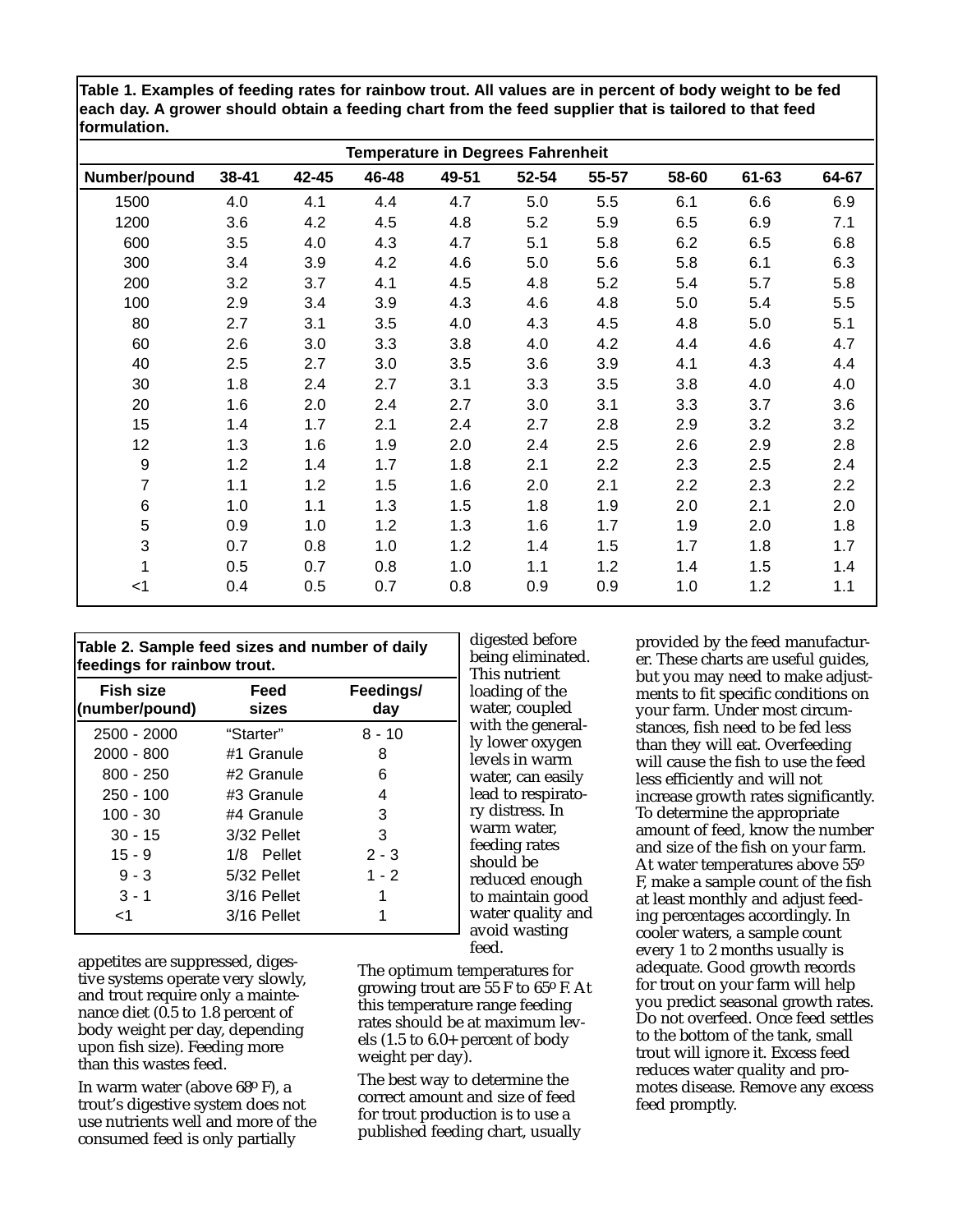### **How to feed trout**

Once a high quality feed has been selected and the correct amount of feed determined, the next consideration is how to feed the fish. The best method depends on the size of the fish. Trout will begin to consume prepared diets within 7 to 10 days after hatching. At first, fry should be fed a small amount by hand eight to ten times per day until all the fish are actively feeding. A large kitchen strainer makes an excellent tool for distributing the finely ground starter feeds used for trout. After the initial feed training, an automatic feeder is most practical, with two or three hand feedings daily so that you can observe the fish.

As the fry grow, the frequency of feeding can be gradually decreased to about five times per day. When fed nearly to satiation, trout will consume roughly 1 to 2 percent of their body weight in dry feed at each feeding. The feeding frequency should be adjusted to obtain the desired feeding percentage. Fry gain weight rapidly and should be sample counted weekly for the first 4 to 6 weeks. The daily feed ration should be adjusted according to their weight. Feed should be distributed over at least twothirds of the water surface when fry are less than 2 inches long. This gives them easy access to the feed and helps to keep a uniform size within the population.

After fingerlings are moved out to tanks or earthen ponds, there are several feeding alternatives. Hand feeding each day until the fishes' appetites are suppressed usually produces the best combination of feed conversion efficiency and growth rate. However, hand feeding is labor intensive and may not be practical on a large commercial farm. Hand feeding is the best way to train fish to use demand feeders or to administer medicated feed to sick fish.

Several types of automatic and mechanical feeders are available for trout farming, including electric, water powered, and solar powered feeders with variable timers. There are feeders that use compressed air to blow feed out over the water surface at pre-set intervals, and truck or trailer mounted units that have hydraulically operated blower feeders. The type of feeder most commonly used on commercial trout farms in the south is the demand feeder (Fig. 1). It consists of a hopper for holding the feed pellets and, below the hopper opening, a movable disc attached to a pendulum extending into the water. Trout longer than 5 inches can easily be trained to feed themselves.

With careful adjustment of demand feeders, rapid weight gain and efficient feed utilization can be attained. The use of demand feeders can eliminate the sharp oxygen decline that occurs when fish are fed by hand or machine a few times each day. Demand feeders also reduce the labor cost associated with daily hand feeding. Disadvantages include the tendency to overfeed because of improper feeder adjustment, and food release only in a small section of the pond or tank. Overfeeding with demand feeders can be a problem with larger trout.

Demand feeders should be located at intervals of about 25 to 30 feet along the tank walls. Several



*Figure 1. Demand feeder used in trout production.*

days' feed can be loaded, but for best feeding efficiency it should not be replaced until the feeding period has passed. Adjust the feeder so that the feed is removed over the entire time for which the feeder is loaded. Even if demand feeders are used, feeding according to a feed chart is recommended for best performance.

Whether feeding by hand or with a mechanical distribution system, feed should be distributed throughout the pond and should not accumulate on the bottom. In concrete tanks, trout will feed on some pellets that fall to the bottom, but trout will rarely pick up pellets from the bottom of earthen ponds.

A good way to ensure that all the trout in a tank have access to the feed when hand feeding or using automatic feeders is to distribute twice as many feed pellets as fish throughout the tank in a 5- to 10 minute period. Repeat this process at 10-minute intervals until all the ration for that feeding has been distributed or until the feeding activity declines.

Feeding should be restricted when water temperatures drops below 40o F or rises above 68o F. Feeding rates also should be reduced or feed withheld entirely when fish are sick. Fish should always be kept off feed for a while before handling or transporting. For routine handling, such as grading or vaccinating, 24 hours without food is sufficient. If fish are to be transported off the farm or are to be processed, they should be kept off feed for at least 3 to 4 days, or longer if the water temperature is low. Trout producers do not usually use finishing diets before processing, but feed may be withheld for several weeks if the fat content of fillets needs to be reduced.

## **Special purpose feeding**

There are specialty trout feeds for specific production goals. Phosphorus levels in some feeds have been reduced to 0.7 to 0.9 percent by weight in order to reduce the amount of phosphorus released to the environment from trout culture. Highly digestible or